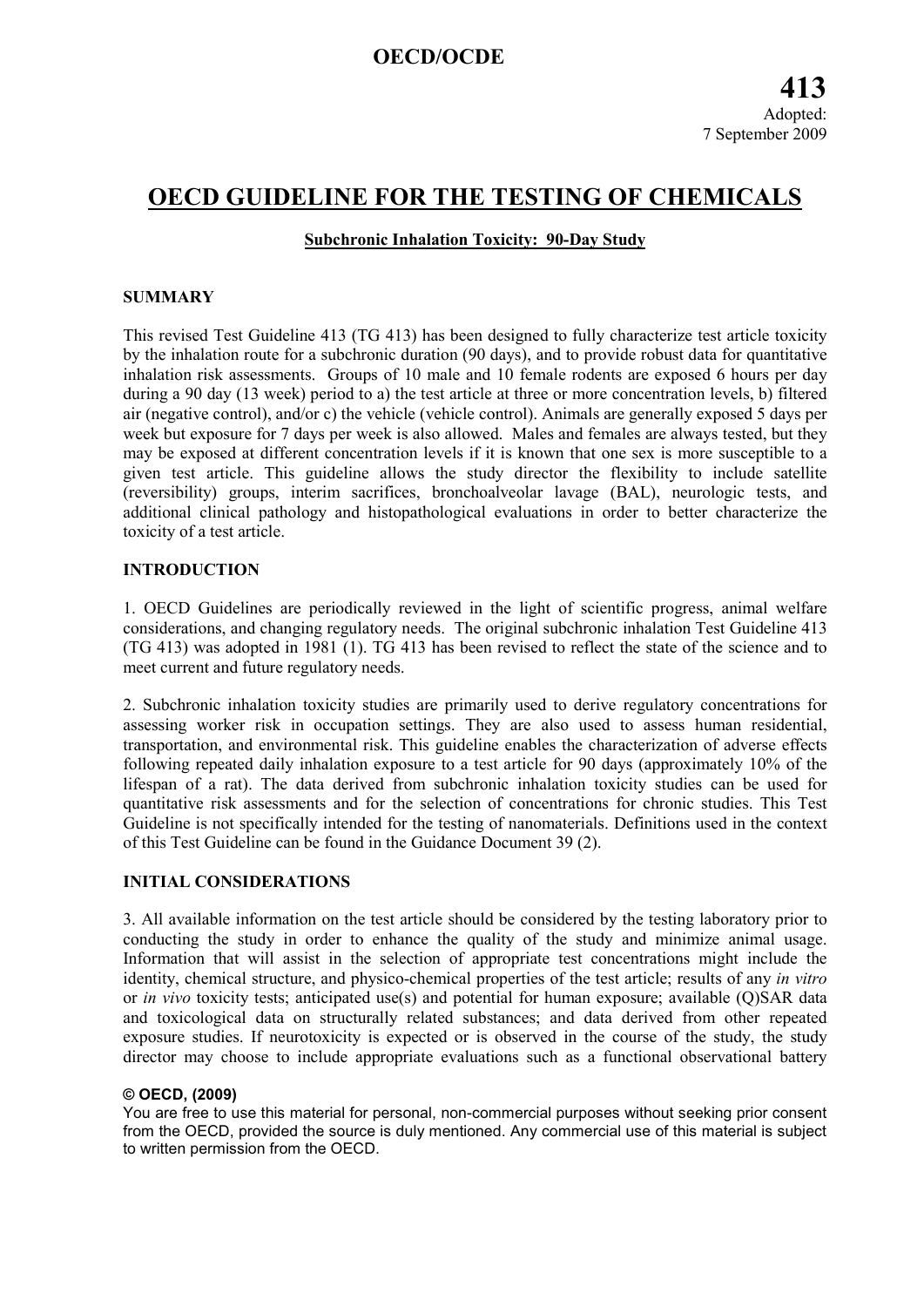(FOB) and measurement of motor activity. Although the timing of exposures relative to specific examinations may be critical, the performance of these additional activities should not interfere with the basic study design.

 the concentration-response curve to levels that reach the regulatory and scientific objective of the test. 4. Dilutions of corrosive or irritating test articles may be tested at concentrations that will yield the desired degree of toxicity [refer to GD 39 (2)]. When exposing animals to these materials, the targeted concentrations should be low enough to not cause marked pain and distress, yet sufficient to extend These concentrations should be selected on a case-by-case basis, preferably based upon an adequately designed range-finding study that provides information regarding the critical endpoint, any irritation threshold, and the time of onset (see paragraphs 11-13). The justification for concentration selection should be provided.

 test. Criteria for making the decision to kill moribund or severely suffering animals, and guidance on 5. Moribund animals or animals obviously in pain or showing signs of severe and enduring distress should be humanely killed. Moribund animals are considered in the same way as animals that die on the recognition of predictable or impending death, are the subject of an OECD Guidance Document on Humane Endpoints (3).

# **DESCRIPTION OF THE METHOD**

#### *Selection of Animal Species*

6. Healthy young adult rodents of commonly used laboratory strains should be employed. The preferred species is the rat. Justification should be provided if other species are used.

#### *Preparation of Animals*

 sex. The animals are randomly selected, marked for individual identification, and kept in their cages 7. Females should be nulliparous and non-pregnant. On the day of randomization, animals should be young adults 7 to 9 weeks of age. Body weights should be within  $\pm 20\%$  of the mean weight for each for at least 5 days prior to the start of the test to allow for acclimatization to laboratory conditions.

#### *Animal Husbandry*

 observations and avoid confusion. The temperature of the experimental animal maintenance room generally should be caged in groups by sex and concentration, but the number of animals per cage should not interfere with clear observation of each animal and should minimize losses due to show that no such changes occur to any appreciable extent, then pre-adaptation to the restraining tubes 8. Animals should be individually identified, preferably with subcutaneous transponders, to facilitate should be  $22\pm3$ °C. The relative humidity should ideally be maintained in the range of 30 to 70%, though this may not be possible when using water as a vehicle. Before and after exposures, animals cannibalism and fighting. When animals are to be exposed nose-only, it may be necessary for them to be acclimated to the restraining tubes. The restraining tubes should not impose undue physical, thermal, or immobilization stress on the animals. Restraint may affect physiological endpoints such as body temperature (hyperthermia) and/or respiratory minute volume. If generic data are available to is not necessary. Animals exposed whole-body to an aerosol should be housed individually during exposure to prevent them from filtering the test aerosol through the fur of their cage mates. Conventional and certified laboratory diets may be used, except during exposure, accompanied with an unlimited supply of municipal drinking water. Lighting should be artificial, the sequence being 12 hours light / 12 hours dark.

**© OCDE, (2009)** 2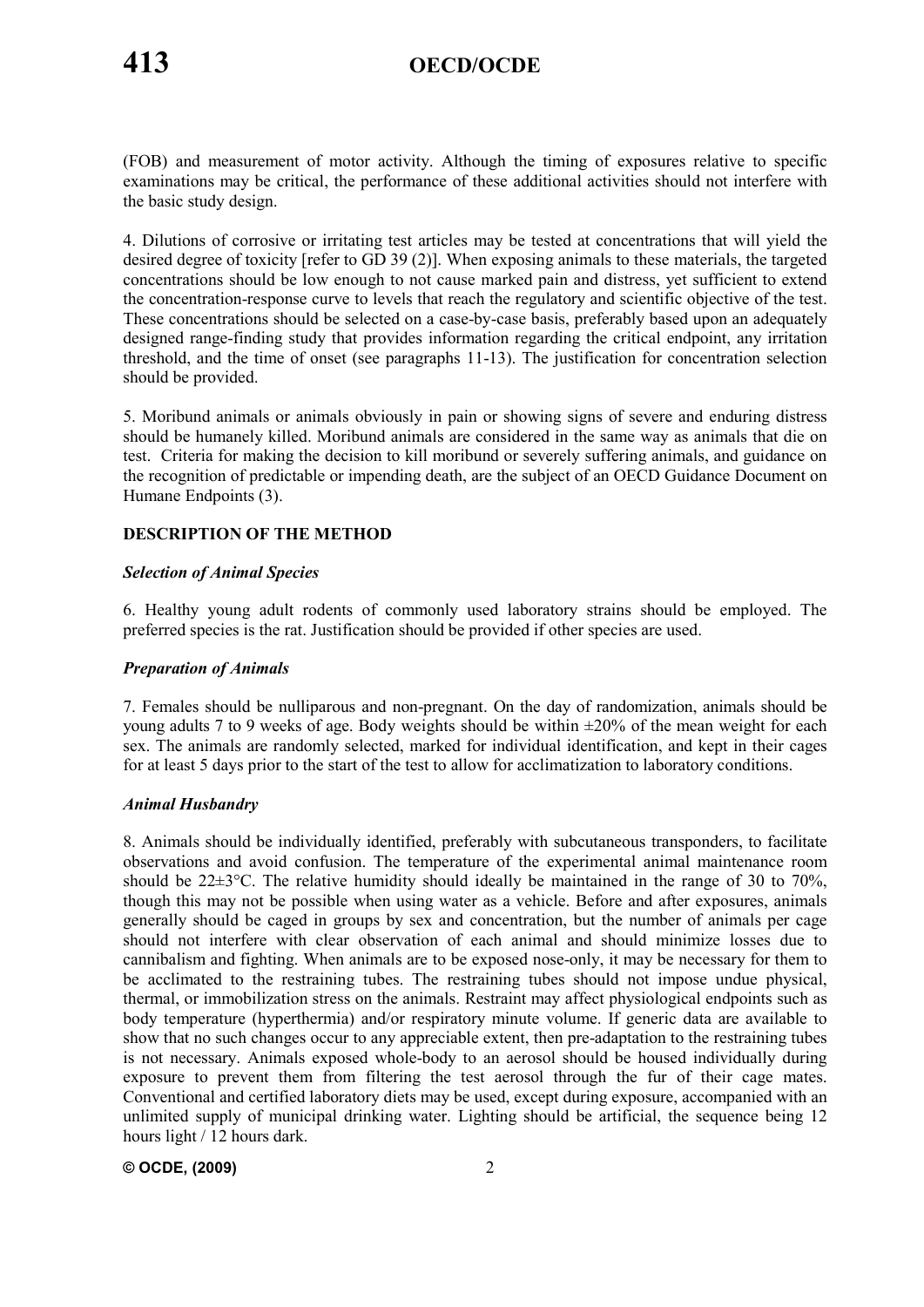#### *Inhalation Chambers*

 report. To ensure atmosphere stability when using a whole-body chamber, the total volume of the test 9. The nature of the test article and the object of the test should be considered when selecting an inhalation chamber. The preferred mode of exposure is nose-only (which term includes head-only, nose-only, or snout-only). Nose-only exposure is generally preferred for studies of liquid or solid aerosols and for vapours that may condense to form aerosols. Special objectives of the study may be better achieved by using a whole-body mode of exposure, but this should be justified in the study animals should not exceed 5% of the chamber volume. Principles of the nose-only and whole body exposure techniques and their particular advantages and disadvantages are addressed in GD 39 (2).

## **TOXICITY STUDIES**

#### *Limit Concentrations*

 10. Unlike with acute studies, there are no defined limit concentrations in subchronic inhalation concentration, 2) the "worst case" human exposure level, 3) the need to maintain an adequate oxygen ppm for gases); refer to GD 39 (2). Justification should be provided if it is necessary to exceed these toxicity studies. The maximum concentration tested should consider: 1) the maximum attainable supply, and/or 4) animal welfare considerations. In the absence of data-based limits, the acute limits of the United Nations Globally Harmonized System of Classification and Labelling of Chemicals may be used (i.e., up to a maximum concentration of 5 mg/L for aerosols, 20 mg/L for vapours, and 20,000 limits when testing gases or highly volatile test articles (e.g. refrigerants). The limit concentration should elicit unequivocal toxicity without causing undue stress to the animals or affecting their longevity (3).

#### *Range-Finding Study*

 concentration selection. Knowledge learned from a range-finding study can lead to a successful main 11. Before commencing with the main study, it is generally necessary to perform a range-finding study. A range-finding study is more comprehensive than a sighting study because it is not limited to study. A range-finding study may, for example, provide technical information regarding analytical methods, particle sizing, discovery of toxic mechanisms, clinical pathology and histopathological data, and estimations of what may be NOAEL and MTC concentrations in a main study. The study director may choose to use the range-finding study to identify the threshold of respiratory tract irritation (e.g. with histopathology of the respiratory tract, pulmonary function testing, or bronchoalveolar lavage), the upper concentration which is tolerated without undue stress to the animals, and the parameters that will best characterize a test article's toxicity.

 endpoints chosen, three to six males and three to six females should be exposed at each concentration level. A range-finding study should last a minimum of 5 days and generally no more than 28 days. level. A range-finding study should last a minimum of 5 days and generally no more than 28 days. The rationale for the selection of concentrations for the main study should be provided in the study 12. A range-finding study may consist of one or more concentration levels. Depending on the report. The objective of the main study is to demonstrate a concentration-response relationship based on what is anticipated to be the most sensitive endpoint. The low concentration should ideally be a noobserved-adverse effect concentration while the high concentration should elicit unequivocal toxicity without causing undue stress to the animals or affecting their longevity (3).

 3). A range-finding study may verify/refute what are considered to be the most sensitive 13. When selecting concentration levels for the range-finding study, all available information should be considered including structure-activity relationships and data for similar chemicals (see paragraph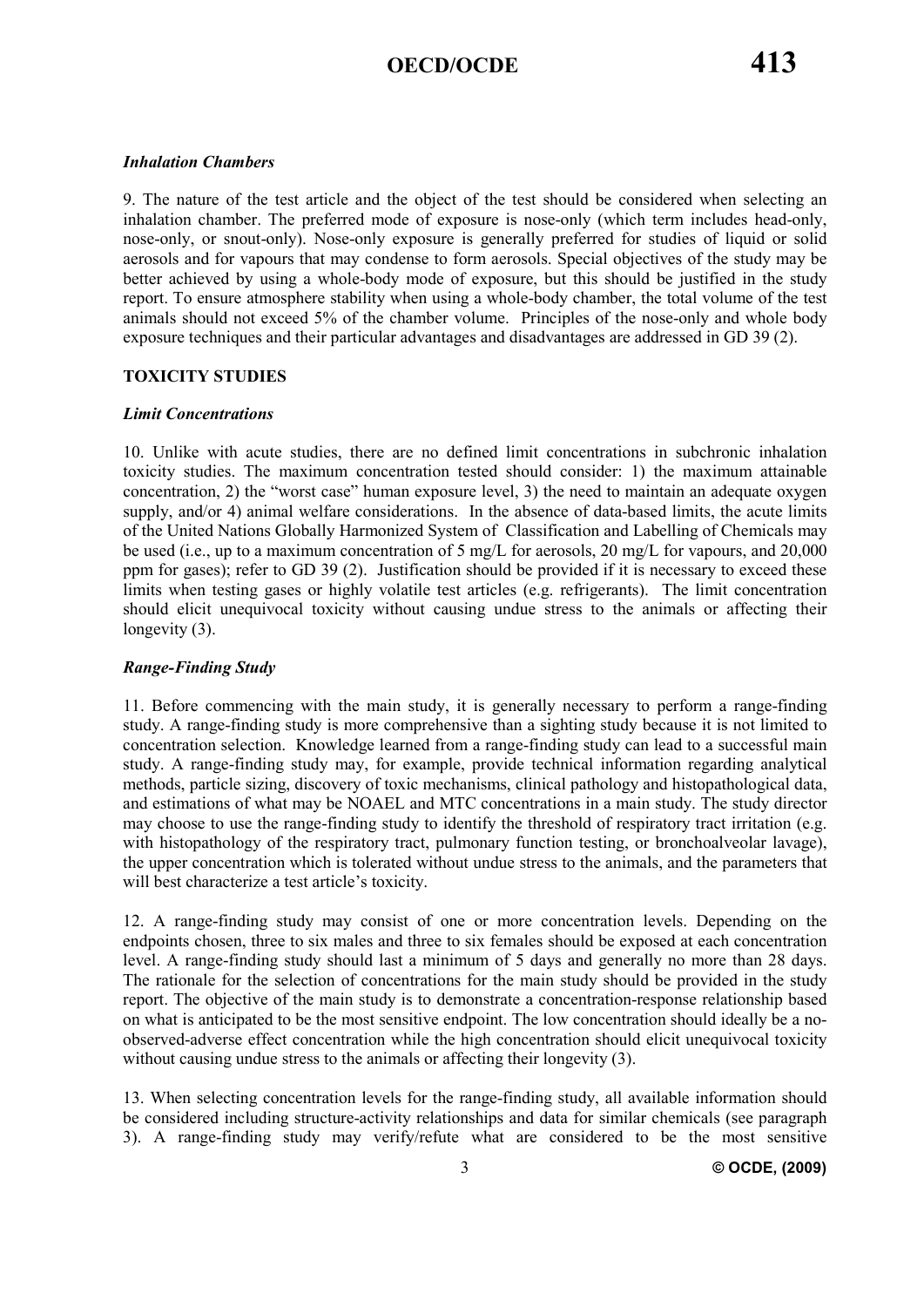neutrophils in bronchoalveolar lavage for innocuous poorly soluble particles or pulmonary irritant mechanistically based endpoints, e.g. cholinesterase inhibition by organophosphates, methaemoglobin formation by erythrocytotoxic agents, thyroidal hormones  $(T_3, T_4)$  for thyrotoxicants, protein, LDH, or aerosols.

# *Main Study*

 14. The main subchronic toxicity study generally consists of three concentration levels, and also concurrent negative (air) and/or vehicle controls as needed (see paragraph 18). All available data necessary to conduct a long duration (e.g. 22 hours/day) whole-body exposure study (refer to GD 39) (2). Feed should be withheld during the exposure period unless exposure exceeds 6 hours. Water may should be utilized to aid selection of appropriate exposure levels, including the results of systemic toxicity studies, metabolism and kinetics (particular emphasis should be given to avoiding high concentration levels which saturate kinetic processes). Each test group contains 10 male and 10 female rodents that are exposed to the test article for 6 hours per day on a 5 day per week basis for a period of 13 weeks (total study duration of at least 90 days). Animals may also be exposed 7 days per week (e.g. when testing inhaled pharmaceuticals). If one sex is known to be more susceptible to a given test article, the sexes may be exposed at different concentration levels in order to optimize the concentration-response as described in paragraph 15. If rodent species other than rats are exposed nose-only, maximum exposure durations may be adjusted to minimise species-specific distress. A rationale should be provided when using an exposure duration less than 6 hours/day, or when it is be provided throughout a whole-body exposure.

15. The target concentrations selected should identify the target organ(s) and demonstrate a clear concentration-response:

- which would prevent a meaningful evaluation. • The high concentration level should result in toxic effects but not cause lingering signs or lethality
- between that of the low and high concentration. • The intermediate concentration level(s) should be spaced to produce a gradation of toxic effects
- The low concentration level should produce little or no evidence of toxicity.

#### *Interim Sacrifices*

16. If interim sacrifices are planned, the number of animals at each exposure level should be increased by the number to be sacrificed before study completion. The rationale for using interim sacrifices should be provided, and statistical analyses should properly account for them.

### *Satellite (Reversibility) Study*

 occurrence of toxicity for a post-treatment period of an appropriate length, but no less than 14 days. the experimental animals in the main study. Satellite (reversibility) study groups should be exposed to controls as needed (see paragraph 18). 17. A satellite (reversibility) study may be used to observe reversibility, persistence, or delayed Satellite (reversibility) groups consist of 10 males and 10 females exposed contemporaneously with the test article at the highest concentration level and there should be concurrent air and/or vehicle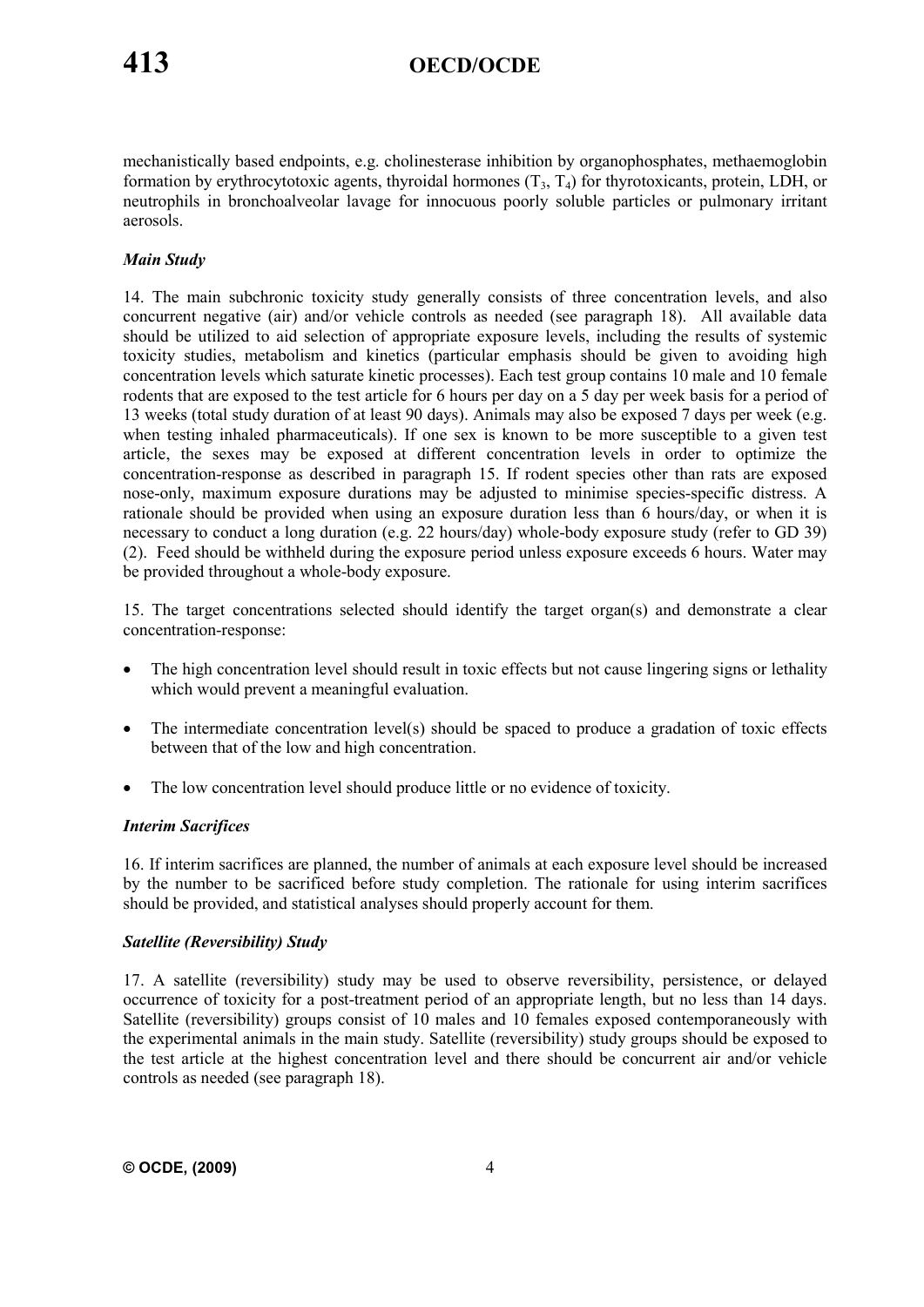### *Control Animals*

 18. Concurrent negative (air) control animals should be handled in a manner identical to the test group substance is used to assist in generating the test atmosphere, a vehicle control group, instead of a negative (air) control group, should be included in the study. Water should be used as the vehicle known, the study director may choose to use both a negative (air) control and a vehicle control, but this is strongly discouraged. If historical data reveal that a vehicle is non-toxic, then there is no need for a negative (air) control group and only a vehicle control should be used. If a pre-study of a test article formulated in a vehicle reveals no toxicity, it follows that the vehicle is non-toxic at the concentration tested and this vehicle control should be used. animals except that they are exposed to filtered air rather than test article. When water or another whenever possible. When water is used as the vehicle, the control animals should be exposed to air with the same relative humidity as the exposed groups. The selection of a suitable vehicle should be based on an appropriately conducted pre-study or historical data. If a vehicle's toxicity is not well

#### **EXPOSURE CONDITIONS**

#### *Administration of Concentrations*

 concentrations, and/or the physical form most likely present during the handling and use of the test article. Hygroscopic and chemically reactive test articles should be tested under dry air conditions. 19. Animals are exposed to the test article as a gas, vapour, aerosol, or a mixture thereof. The physical state to be tested depends on the physico-chemical properties of the test article, the selected Care should be taken to avoid generating explosive concentrations. Particulate materials may be subjected to mechanical processes to decrease the particle size. Further guidance is provided in GD 39 (2).

#### *Particle-Size Distribution*

 20. Particle sizing should be performed for all aerosols and for vapours that may condense to form aerosols. To allow for exposure of all relevant regions of the respiratory tract, aerosols with mass (σg) in the range of 1.5 to 3.0 are recommended (4). Although a reasonable effort should be made to median aerodynamic diameters (MMAD) ranging from 1 to 3  $\mu$ m with a geometric standard deviation meet this standard, expert judgement should be provided if it cannot be achieved. For example, metal fume particles will be smaller than this standard, and charged particles and fibres may exceed it.

#### *Test Article Preparation in a Vehicle*

 generate an appropriate test article concentration and particle size, water should be given preference. Whenever a test article is dissolved in a vehicle, its stability should be demonstrated. 21. Ideally, the test article should be tested without a vehicle. If it is necessary to use a vehicle to

# **MONITORING OF EXPOSURE CONDITIONS**

#### *Chamber Airflow*

22. The flow of air through the exposure chamber should be carefully controlled, continuously monitored, and recorded at least hourly during each exposure. The real-time monitoring of the test atmosphere concentration (or temporal stability) is an integral measurement of all dynamic parameters and provides an indirect means to control all relevant dynamic inhalation parameters. If the concentration is monitored real-time, the frequency of measurement of air flows may be reduced to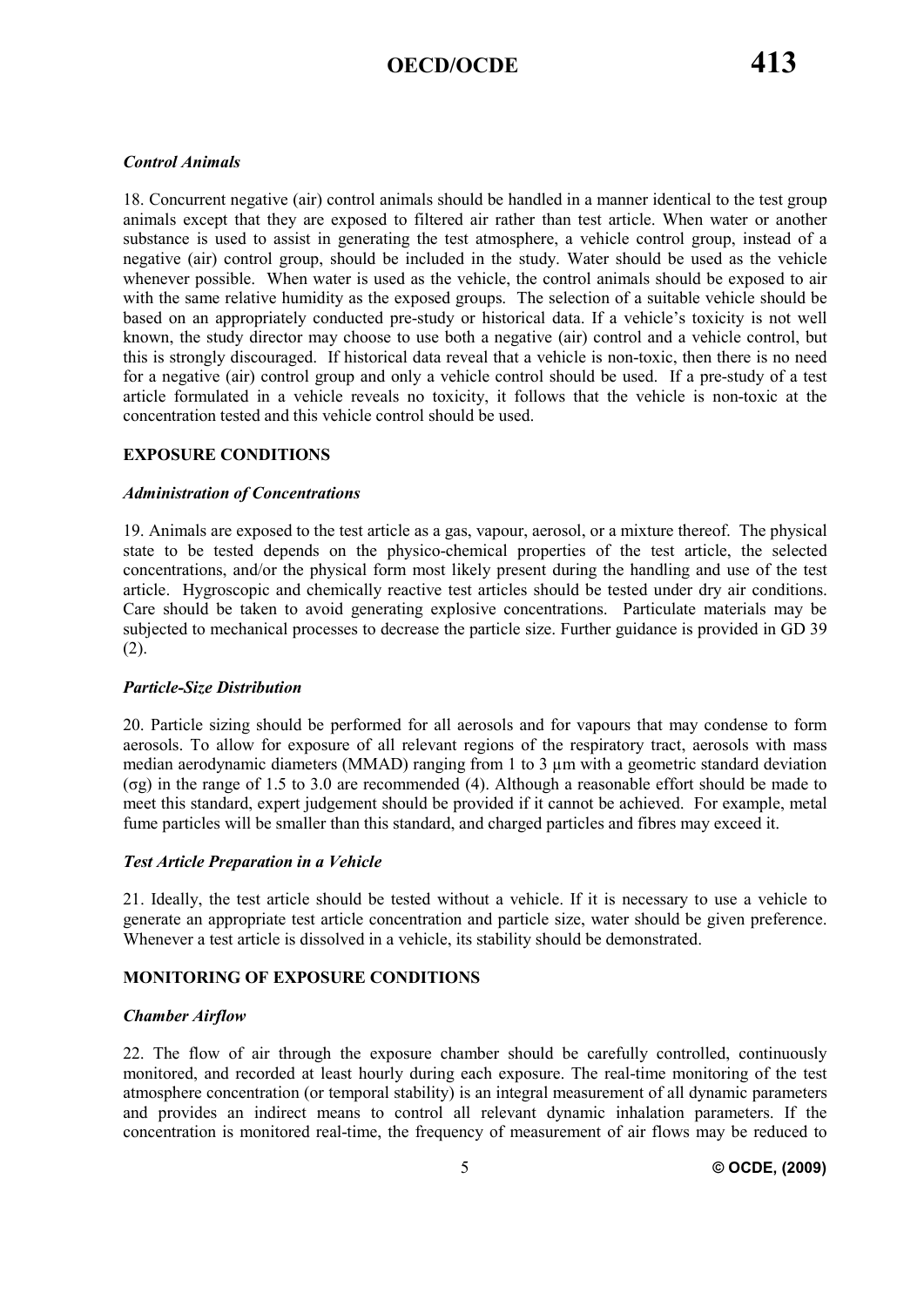exposure show that these gases are at proper levels, no further measurements should be necessary. one single measurement per exposure per day. Special consideration should be given to avoiding rebreathing in nose-only chambers. Oxygen concentration should be at least 19% and carbon dioxide concentration should not exceed 1%. If there is reason to believe that this standard cannot be met, oxygen and carbon dioxide concentrations should be measured. If measurements on the first day of

## *Chamber Temperature and Relative Humidity*

23. Chamber temperature should be maintained at  $22 \pm 3$ °C. Relative humidity in the animals' breathing zone, for both nose-only and whole-body exposures, should be monitored continuously and recorded hourly during each exposure where possible. The relative humidity should preferably be maintained in the range of 30 to 70%, but this may either be unattainable (e.g. when testing water based formulations) or not measurable due to test article interference with the test method.

### *Test Article: Nominal Concentration*

 characterize the animals' exposure, but a comparison of the nominal concentration and the actual 24. Whenever feasible, the nominal exposure chamber concentration should be calculated and recorded. The nominal concentration is the mass of generated test article divided by the total volume of air passed through the inhalation chamber system. The nominal concentration is not used to concentration gives an indication of the generation efficiency of the test system, and thus may be used to discover generation problems.

#### *Test Article: Actual Concentration*

 acceptable only for single component powder aerosols or aerosols of low volatility liquids and should state) at regular intervals during the course of the study may be necessary. For aerosolised agents that 25. The actual concentration is the test article concentration as sampled at the animals' breathing zone in an inhalation chamber. Actual concentrations can be obtained either by specific methods (e.g., direct sampling, adsorptive or chemical reactive methods, and subsequent analytical characterisation) or by non-specific methods such as gravimetric filter analysis. The use of gravimetric analysis is be supported by appropriate pre-study test article-specific characterisations. Multi-component powder aerosol concentration may also be determined by gravimetric analysis. However, this requires analytical data which demonstrate that the composition of airborne material is similar to the starting material. If this information is not available, a reanalysis of the test material (ideally in its airborne may evaporate or sublimate, it should be shown that all phases were collected by the method chosen.

 26. One lot of the test article should be used throughout the duration of the study, if possible, and the test sample should be stored under conditions that maintain its purity, homogeneity, and stability. Prior to the start of the study, there should be a characterization of the test article, including its purity physical nature, etc.). and, if technically feasible, the identity, and quantities of identified contaminants and impurities. This can be demonstrated by, but is not limited to, the following data: retention time and relative peak area, molecular weight from mass spectroscopy or gas chromatography analyses, or other estimates. Although the test sample's identify is not the responsibility of the test laboratory, it may be prudent for the test laboratory to confirm the sponsor's characterization at least in a limited way (e.g. colour,

 demonstrate the stability of the exposure conditions. Actual chamber concentration should be 27. The exposure atmosphere should be held as constant as practicable. A real-time monitoring device, such as an aerosol photometer for aerosols or a total hydrocarbon analyser for vapours, may be used to measured at least 3 times during each exposure day for each exposure level. If not feasible due to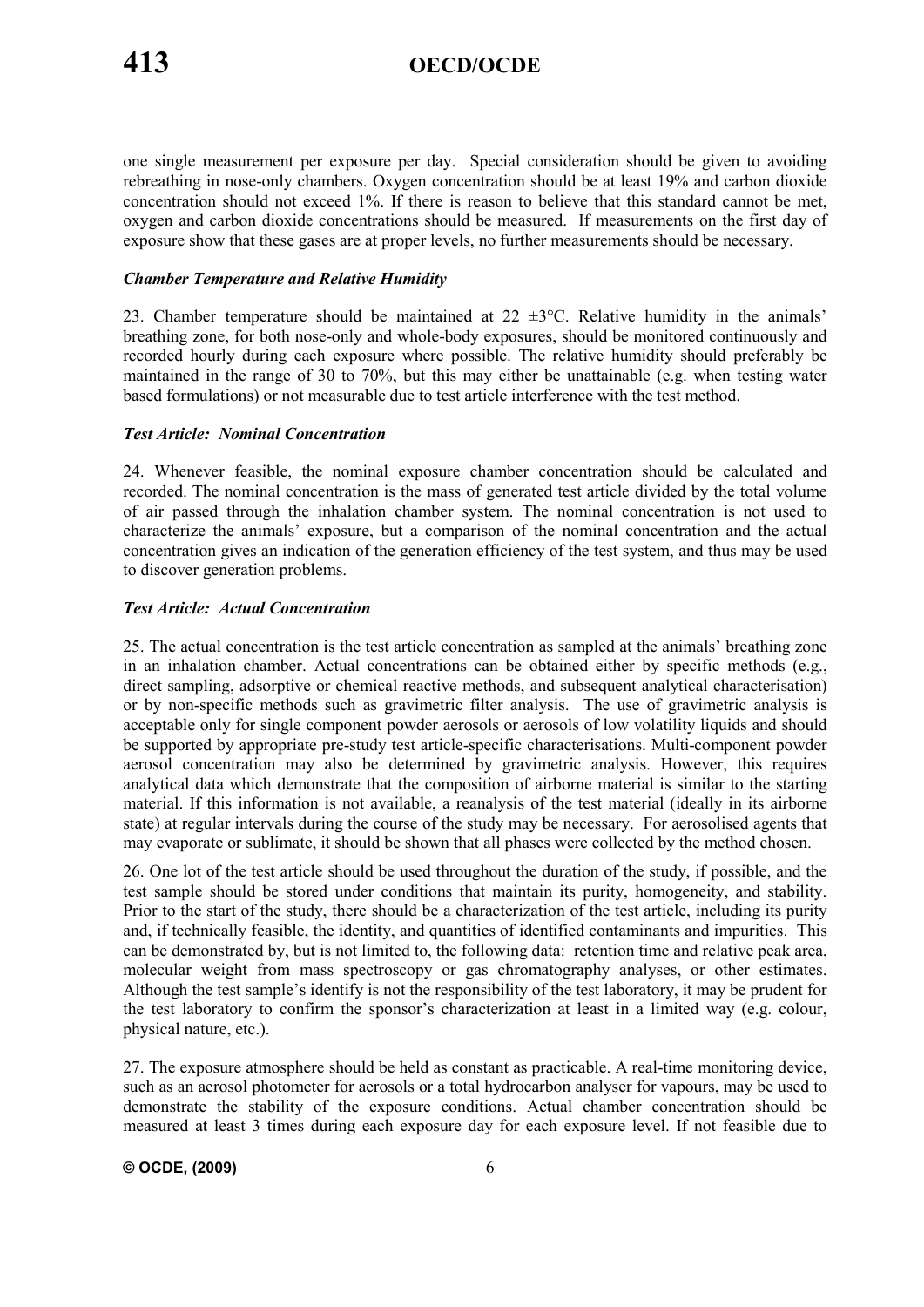vapours, and by no more than ±20% for liquid or solid aerosols. Time to attain chamber equilibration  $(t_{95})$  should be calculated and reported. The duration of an exposure spans the time that the test article is generated. This takes into account the times required to attain chamber equilibration  $(t_{95})$  and decay. limited air flow rates or low concentrations, one sample per exposure period is acceptable. Ideally, this sample should then be collected over the entire exposure period. Individual chamber concentration samples should deviate from the mean chamber concentration by no more than  $\pm 10\%$  for gases and Guidance for estimating  $t_{95}$  can be found in GD 39 (2).

 reported for the total formulation, and not just for the active ingredient or the component (analyte). 28. For very complex mixtures consisting of gases/vapours and aerosols (e.g. combustion atmospheres and test articles propelled from purpose-driven end-use products/devices), each phase may behave differently in an inhalation chamber. Therefore, at least one indicator substance (analyte), normally the principal active in the tested product formulation, of each phase (gas/vapour and aerosol) should be selected. When the test article is a mixture (e.g. a formulation), the analytical concentration should be Additional information regarding actual concentrations can be found in GD 39 (2).

#### *Test Article: Particle Size Distribution*

 particle sizer (APS). If equivalence of the results obtained by a cascade impactor and the alternative instrument can be shown, then the alternative instrument may be used throughout the study. 29. The particle size distribution of aerosols should be determined at least weekly for each concentration level by using a cascade impactor or an alternative instrument such as an aerodynamic

 concentration obtained by filter analysis [see GD 39 (2)]. If equivalence can be demonstrated at all concentrations tested in the early phase of the study, then further confirmatory measurements may be 30. A second device, such as a gravimetric filter or an impinger/gas bubbler, should be used in parallel to the primary instrument to confirm the collection efficiency of the primary instrument. The mass concentration obtained by particle size analysis should be within reasonable limits of the mass omitted. For the sake of animal welfare, measures should be taken to minimize inconclusive data which may lead to a need to repeat a study.

31. Particle sizing should be performed for vapours if there is any possibility that vapour condensation may result in the formation of an aerosol, or if particles are detected in a vapour atmosphere with potential for mixed phases.

#### **OBSERVATIONS**

frequent observations may be indicated depending on the response of the animals during exposure. frequent observations may be indicated depending on the response of the animals during exposure. When animal observation is hindered by the use of animal restraint tubes, poorly lit whole body 32. The animals should be clinically observed before, during, and after the exposure period. More chambers, or opaque atmospheres, animals should be carefully observed after exposure. Observations before the next day's exposure can assess any reversibility or exacerbation of toxic effects.

33. All observations are recorded with individual records being maintained for each animal. When animals are killed for humane reasons or found dead, the time of death should be recorded as precisely as possible.

 34. Cage-side observations should include changes in the skin and fur, eyes, and mucous membranes; changes in the respiratory and circulatory systems; changes in the nervous system; and changes in somatomotor activity and behaviour patterns. Attention should be directed to observations of tremors, convulsions, salivation, diarrhoea, lethargy, sleep, and coma. The measurement of rectal temperatures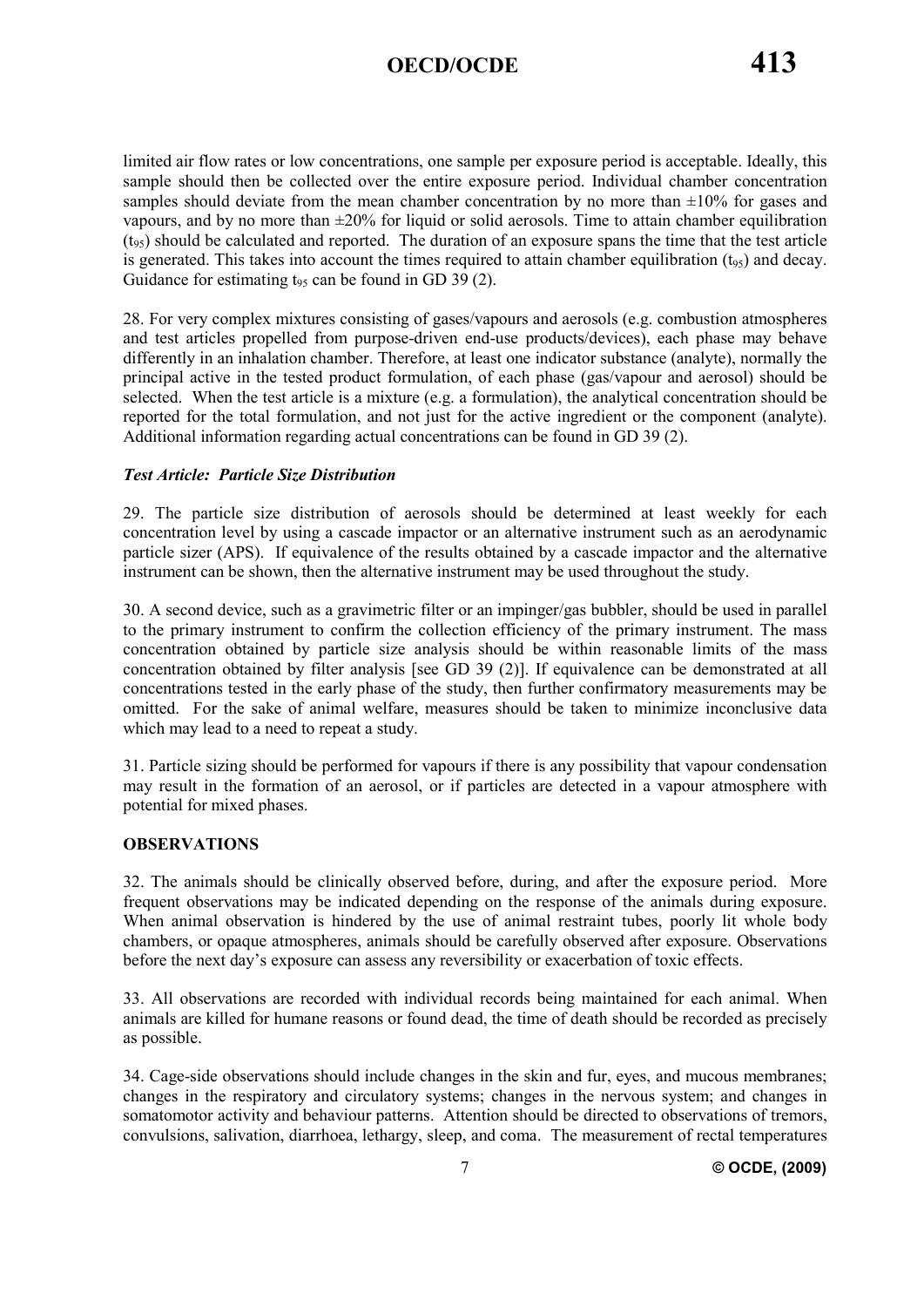may provide supportive evidence of reflex bradypnea or hypo/hyperthermia related to treatment or biomonitoring, lung function, retention of poorly soluble materials that accumulate in lung tissue, and confinement. Additional assessments may be included in the study protocol such as kinetics, behavioural changes.

## **BODY WEIGHTS**

 free weekend, or at a time interval to allow assessment of systemic toxicity), and at the time of death the remainder of the study. Satellite (reversibility) animals (if used) should continue to be weighed weekly throughout the recovery period. At study termination, all animals should be weighed shortly before sacrifice to allow for an unbiased calculated of organ to body weight ratios. 35. Individual animal weights should be recorded shortly before the first exposure (day 0), twice weekly thereafter (for example: on Fridays and Mondays to demonstrate recovery over an exposureor euthanasia. If there are no effects in the first 4 weeks, body weights may be measured weekly for

## **FOOD AND WATER CONSUMPTION**

36. Food consumption should be measured weekly. Water consumption may also be measured.

# **CLINICAL PATHOLOGY**

 blood collection should be recorded, particularly when the reconstitution of the addressed endpoint is 37. Clinical pathology assessments should be made for all animals, including controls and satellite (reversibility) animals, when they are sacrificed. The time interval between the end of exposure and rapid. Sampling following the end of exposure is indicated for those parameters with a short plasma half-time (e.g., COHb, CHE, and MetHb).

38. Table 1 lists the clinical pathology parameters that are generally required for all toxicology studies. Urinalysis is not required on a routine basis, but may be performed when deemed useful based on expected or observed toxicity. The study director may choose to assess additional parameters in order to better characterize a test article's toxicity (e.g., cholinesterase, lipids, hormones, acid/base balance, methaemoglobin or Heinz bodies, creatine kinase, myeloid/erythroid ratio, troponins, arterial blood gases, lactate dehydrogenase, sorbital dehydrogenase, glutamate dehydrogenase, and gamma glutamyl transpeptidase).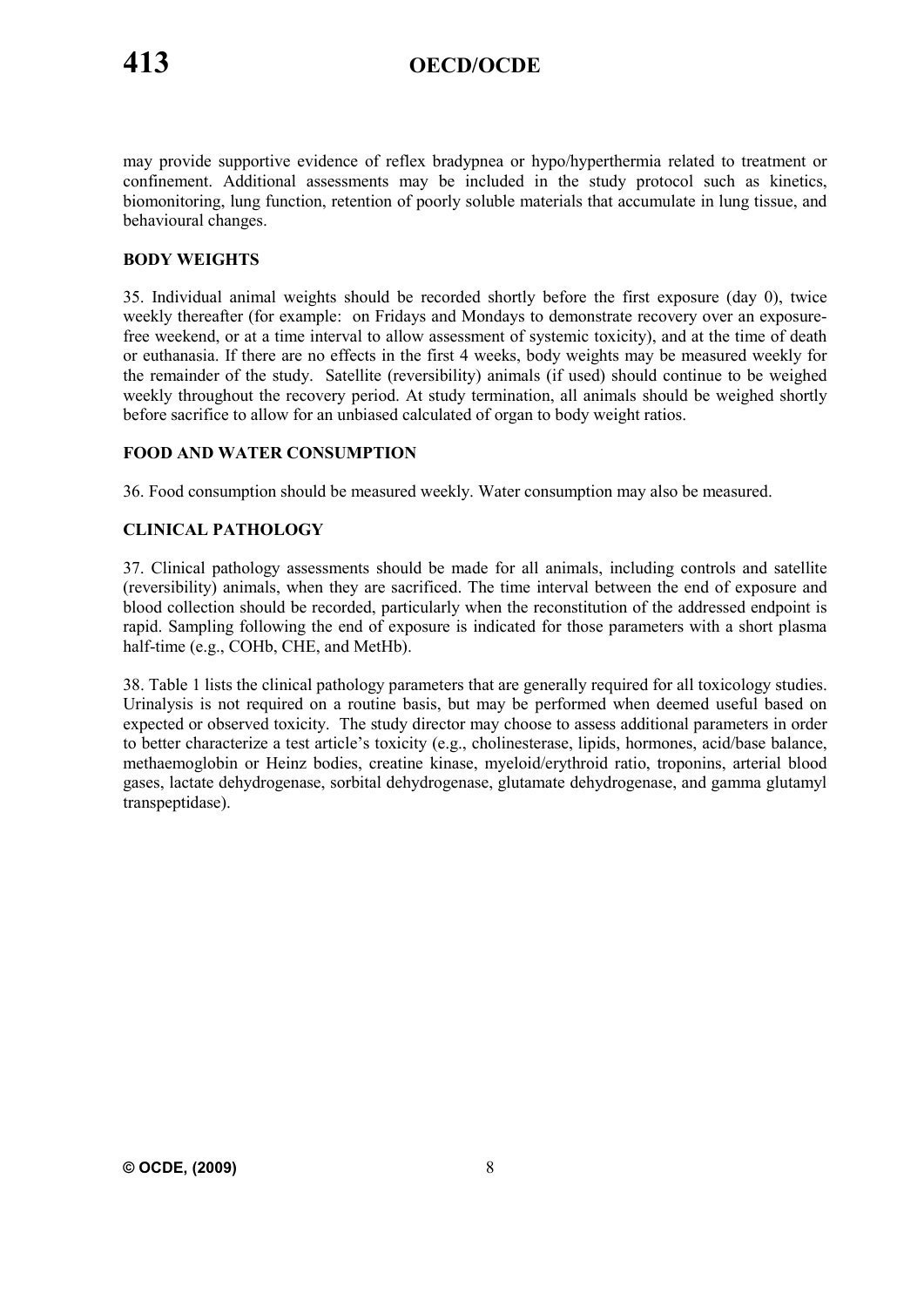#### **Table 1. Standard Clinical Pathology Parameters**

#### **Haematology**

| Erythrocyte count            | Total leukocyte count            |
|------------------------------|----------------------------------|
| Haematocrit                  | Differential leukocyte count     |
| Haemoglobin concentration    | Platelet count                   |
| Mean corpuscular haemoglobin | Clotting potential (select one): |
| Mean corpuscular volume      | Prothrombin time                 |
| Mean corpuscular haemoglobin | Clotting time                    |
| concentration                | Partial thromboplastin time      |
| Reticulocytes                |                                  |

#### **Clinical Chemistry**

Blood urea nitrogen Potassium Total bilirubin Sodium Creatinine Calcium Total protein Phosphorus Albumin Chloride Globulin

Glucose\* Alanine aminotransferase Total cholesterol) and Aspartate aminotransferase Triglycerides Alkaline phosphatase

#### **Urinalysis (optional)**

| Appearance (colour and turbidity) | Total protein     |
|-----------------------------------|-------------------|
| Volume                            | Glucose           |
| Specific gravity or osmolality    | Blood/blood cells |
| pH                                |                   |

 treated versus control animals, the study director should determine whether it is appropriate to fast the animals. If a fasting period is used, it should be appropriate to the species used; for the rat this may be 16 h (overnight fasting). Determination of fasting glucose may be carried out after overnight fasting during the last exposure week, or after overnight fasting prior to necropsy (in the latter case together with all \* Because a lengthy fasting period can introduce bias in glucose measurements for the other clinical pathology parameters).

 quantitatively analyse hypothesis-based dose-effect parameters focusing on alveolitis, pulmonary measurements generally complement the results from histopathology examinations but cannot replace them. Guidance on how to perform lung lavage can be found in GD 39. (2) **© OCDE, (2009)**<br>9 **© OCDE, (2009)** 39. When there is evidence that the lower respiratory tract (i.e., the alveoli) is the primary site of deposition and retention, then bronchoalveolar lavage (BAL) may be the technique of choice to inflammation, and phospholipidosis. This allows for dose-response and time-course changes of alveolar injury to be suitably probed. The BAL fluid may be analysed for total and differential leukocyte counts, total protein, and lactate dehydrogenase. Other parameters that may be considered are those indicative of lysosomal injury, phospholipidosis, fibrosis, and irritant or allergic inflammation which may include the determination of pro-inflammatory cytokines/chemokines. BAL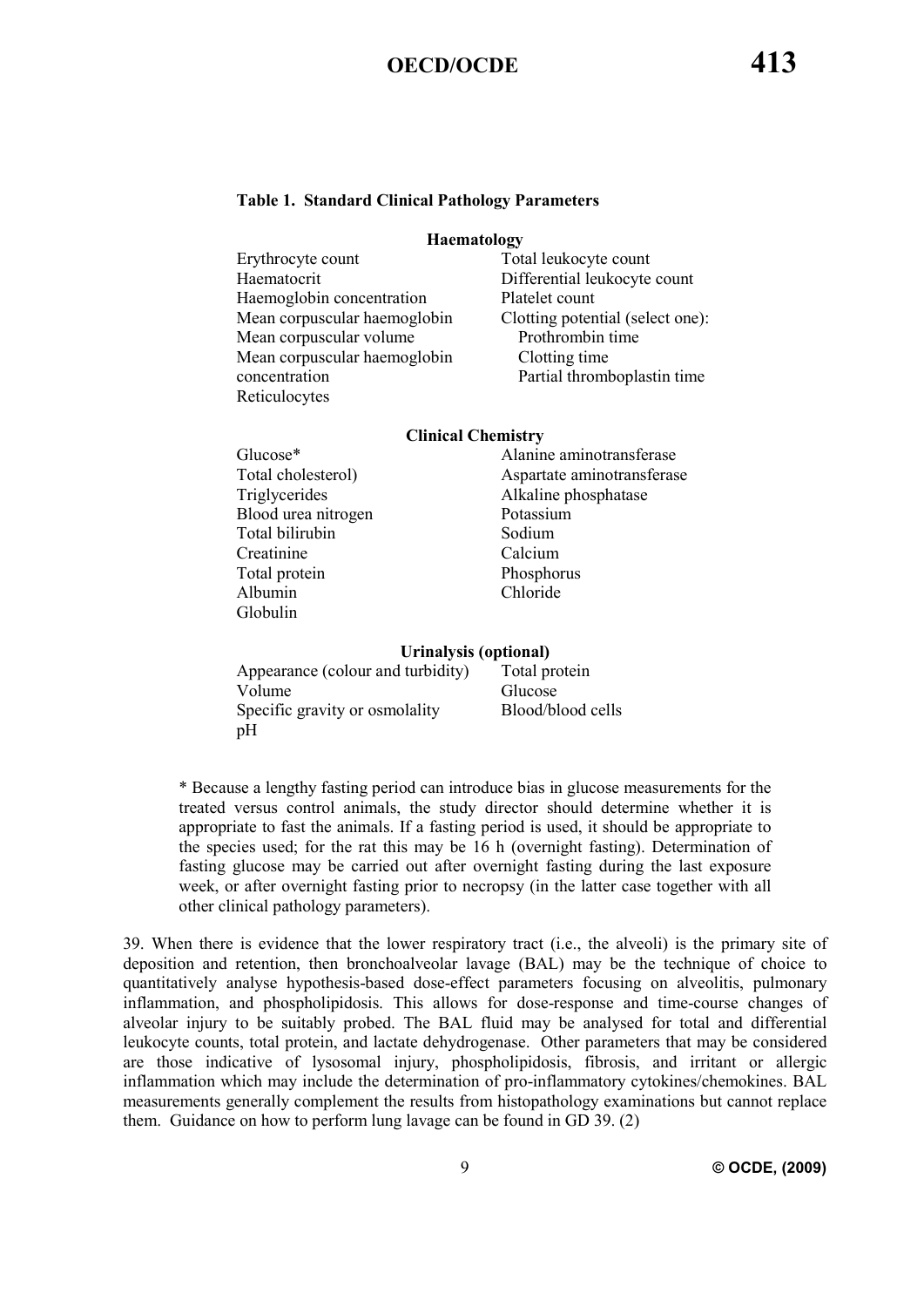### **OPHTHALMOLOGICAL EXAMINATION**

 of the test article, and for all high concentration and control groups at termination. If changes in the 40. Using an ophthalmoscope or an equivalent device, ophthalmological examinations of the fundus, refractive media, iris, and conjunctivae should be performed for all animals prior to the administration eyes are detected, all animals in the other groups should be examined including the satellite (reversibility) group.

# **GROSS PATHOLOGY AND ORGAN WEIGHTS**

41. All test animals, including those which die during the test or are removed from the study for animal welfare reasons, should be subjected to complete exsanguination (if feasible) and gross necropsy. The time between the end of each animal's last exposure and its sacrifice should be recorded. If a necropsy cannot be performed immediately after a dead animal is discovered, the animal should be refrigerated (not frozen) at a temperature low enough to minimize autolysis. Necropsies should be performed as soon as possible, normally within a day or two. All gross pathological changes should be recorded for each animal with particular attention to any changes in the respiratory tract.

 histopathological evaluation. Tissues and organs should be fixed in 10% buffered formalin or another suitable fixative as soon as necropsy is performed, and no less than 24-48 hours prior to trimming 42. Table 2 lists the organs and tissues that should be preserved in a suitable medium during gross necropsy for histopathological examination. The preservation of the **[**bracketed**]** organs and tissues and any other organs and tissues is at the discretion of the study director. The **bolded** organs should be trimmed and weighed wet as soon as possible after dissection to avoid drying. The thyroid and epididymides should only be weighed if needed because trimming artefacts may hinder depending on the fixative to be used.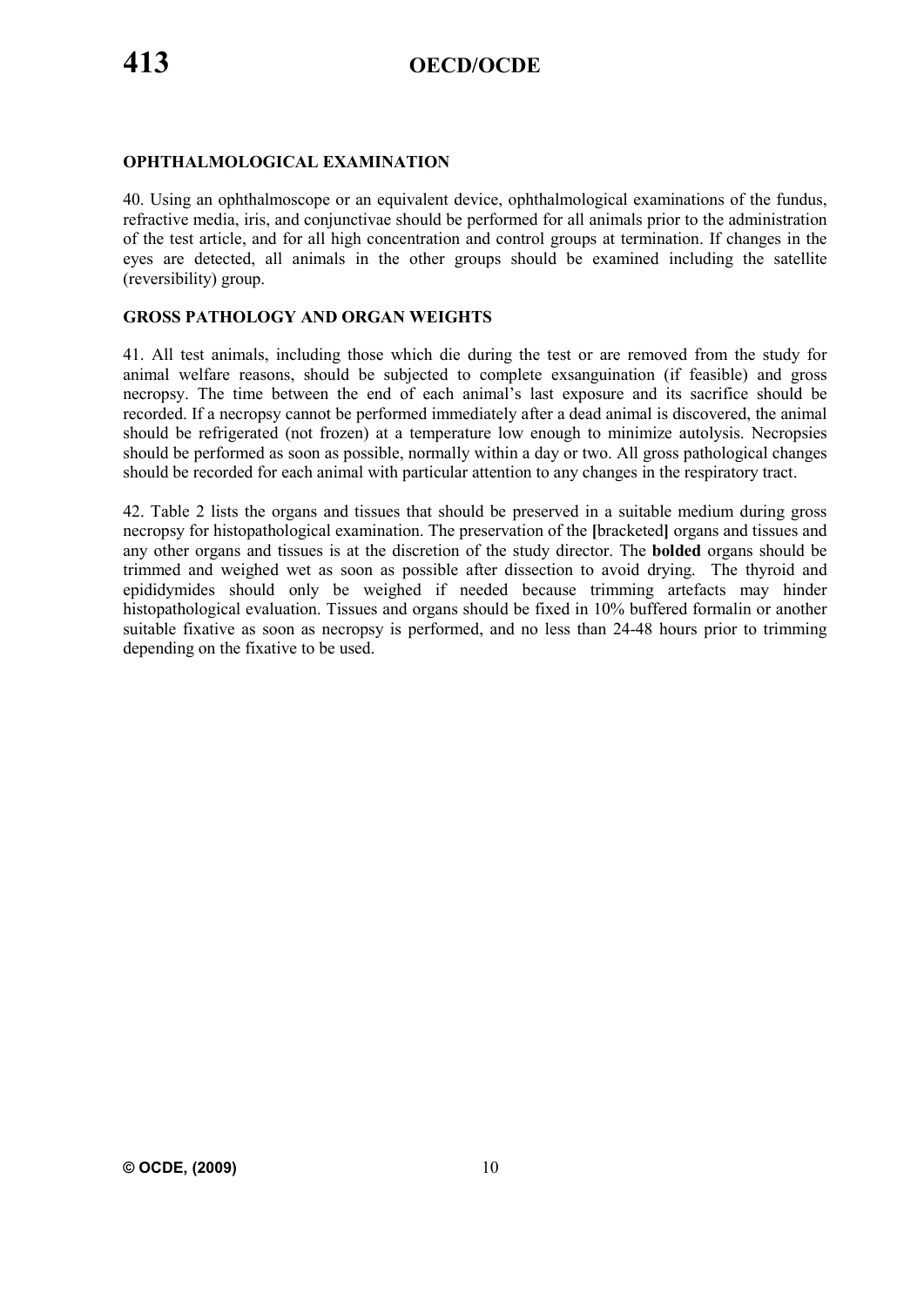#### **Table 2. Organs and Tissues Preserved During Gross Necropsy**

| <b>Adrenals</b>                                        | Oesophagus                             |
|--------------------------------------------------------|----------------------------------------|
| Aorta                                                  | [Olfactory bulb]                       |
| Bone marrow (and/or fresh aspirate)                    | <b>Ovaries</b>                         |
| Brain (including sections of cerebrum, cerebellum, and | Pancreas                               |
| medulla/pons)                                          | Parathyroids                           |
| Caecum                                                 | Peripheral nerve (sciatic or tibial,   |
| Colon                                                  | preferably close to muscle)            |
| Duodenum                                               | Pituitary                              |
| [Epididymides]                                         | Prostate                               |
| [Eyes (retina, optic nerve) and eyelids]               | Rectum                                 |
| Femur and stifle joint                                 | Salivary glands                        |
| Gallbladder (where present)                            | Seminal vesicles                       |
| [Harderian glands]                                     | Skin                                   |
| <b>Heart</b>                                           | Spinal cord (cervical, mid-thoracic,   |
| Ileum                                                  | and lumbar)                            |
| Jejunum                                                | <b>Spleen</b>                          |
| <b>Kidneys</b>                                         | Sternum                                |
| [Lacrimal glands (extraorbital)]                       | Stomach                                |
| Larynx (3 levels including the base of the epiglottis) | Teeth                                  |
| Liver                                                  | <b>Testes</b>                          |
| Lung (all lobes at one level, including main bronchi)  | <b>Thymus</b>                          |
| Lymph nodes from the hilar region of the lung,         | <b>Thyroids</b>                        |
| especially for poorly soluble particulate test         | [Tongue]                               |
| materials. For more in depth examinations and/or       | Trachea (at least 2 levels including 1 |
| studies with immunological focus, additional lymph     | longitudinal section through the       |
| nodes may be considered, e.g. those from the           | carina and 1 transverse section)       |
| mediastinal, cervical/submandibular and/or auricular   | [Ureter]                               |
| regions.                                               | [Urethra]                              |
| Lymph nodes (distal from the portal-of-entry)          | Urinary bladder                        |
| Mammary gland (female)                                 | <b>Uterus</b>                          |
| Muscle (thigh)                                         | Target organs                          |
| Nasopharyngeal tissues (at least 4 levels; 1 level to  | All gross lesions and masses           |
| include the nasopharyngeal duct and the Nasal          |                                        |
| Associated Lymphoid Tissue (NALT))                     |                                        |

 43. The lungs should be removed intact, weighed, and instilled with a suitable fixative at a pressure of lobes at one level, including main bronchi, but if lung lavage is performed, the unlavaged lobe should 20-30 cm of water to ensure that lung structure is maintained (5). Sections should be collected for all be sectioned at three levels (not serial sections).

 the nasopharyngeal duct (5) (6) (7) (8) (9) to allow adequate examination of the squamous, transitional 44. At least 4 levels of the nasopharyngeal tissues should be examined, one of which should include (non-ciliated respiratory), respiratory (ciliated respiratory) and olfactory epithelium, and the draining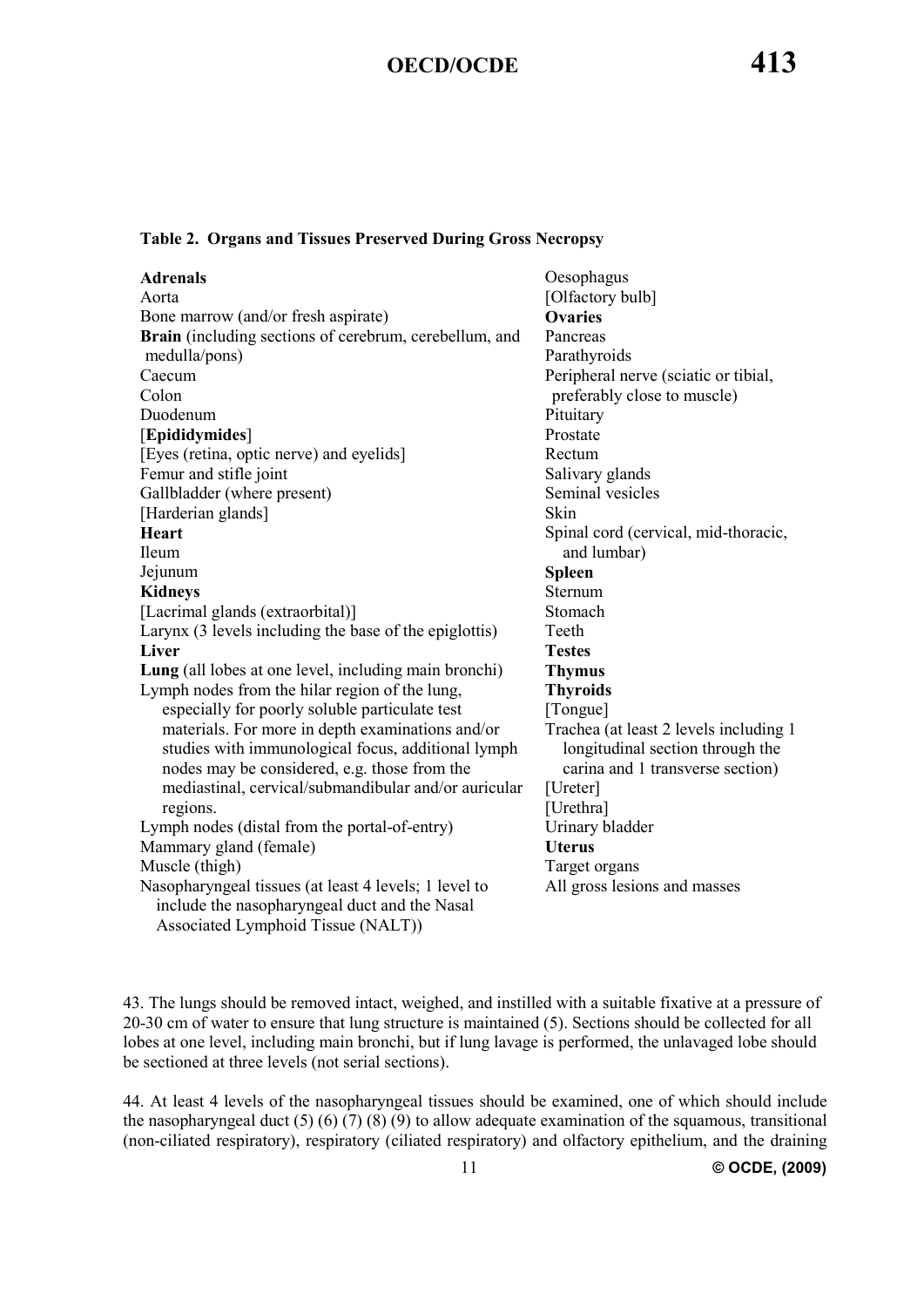lymphatic tissue (NALT) (10) (11). Three levels of the larynx should be examined, and one of these levels should include the base of the epiglottis (12). At least two levels of the trachea should be examined including one longitudinal section through the carina of the bifurcation of the extrapulmonary bronchi and one transverse section.

# **HISTOPATHOLOGY**

 45. A histopathological evaluation of all the organs and tissues listed in Table 2 should be performed the study. Particular attention should be paid to the respiratory tract, target organs, and gross lesions. The organs and tissues that have lesions in the high concentration group should be examined in all groups. The study director may choose to perform histopathological evaluations for additional groups for the control and high concentration groups, and for all animals which die or are sacrificed during to demonstrate a clear concentration response. When a satellite (reversibility) group is used, histopathological evaluation should be performed for all tissues and organs identified as showing effects in the treated groups. If there are excessive early deaths or other problems in the high exposure group that compromise the significance of the data, the next lower concentration should be examined histopathologically. An attempt should be made to correlate gross observations with microscopic findings.

## **DATA AND REPORTING**

#### *Data*

 summarized in tabular form showing for each test group the number of animals used, the number of animals displaying specific signs of toxicity, the number of animals found dead during the test or killed for humane reasons, time of death of individual animals, a description and time course of toxic and the statistical methods should be selected during the design of the study. 46. Individual animal data on body weights, food consumption, clinical pathology, gross pathology, organ weights, and histopathology should be provided. Clinical observation data should be effects and reversibility, and necropsy findings. All results, quantitative and incidental, should be evaluated by an appropriate statistical method. Any generally accepted statistical method may be used

# *Test Report*

47. The test report should include the following information, as appropriate:

#### *Test animals and husbandry*

- Description of caging conditions, including: number (or change in number) of animals per cage, bedding material, ambient temperature and relative humidity, photoperiod, and identification of diet.
- historical data may be provided, if they are for animals exposed under similar exposure, - Species/strain used and justification for using a species other than the rat. Source and housing, and fasting conditions.
- Number, age, and sex of animals.
- Method of randomization.
- Description of any pre-test conditioning including diet, quarantine, and treatment for disease.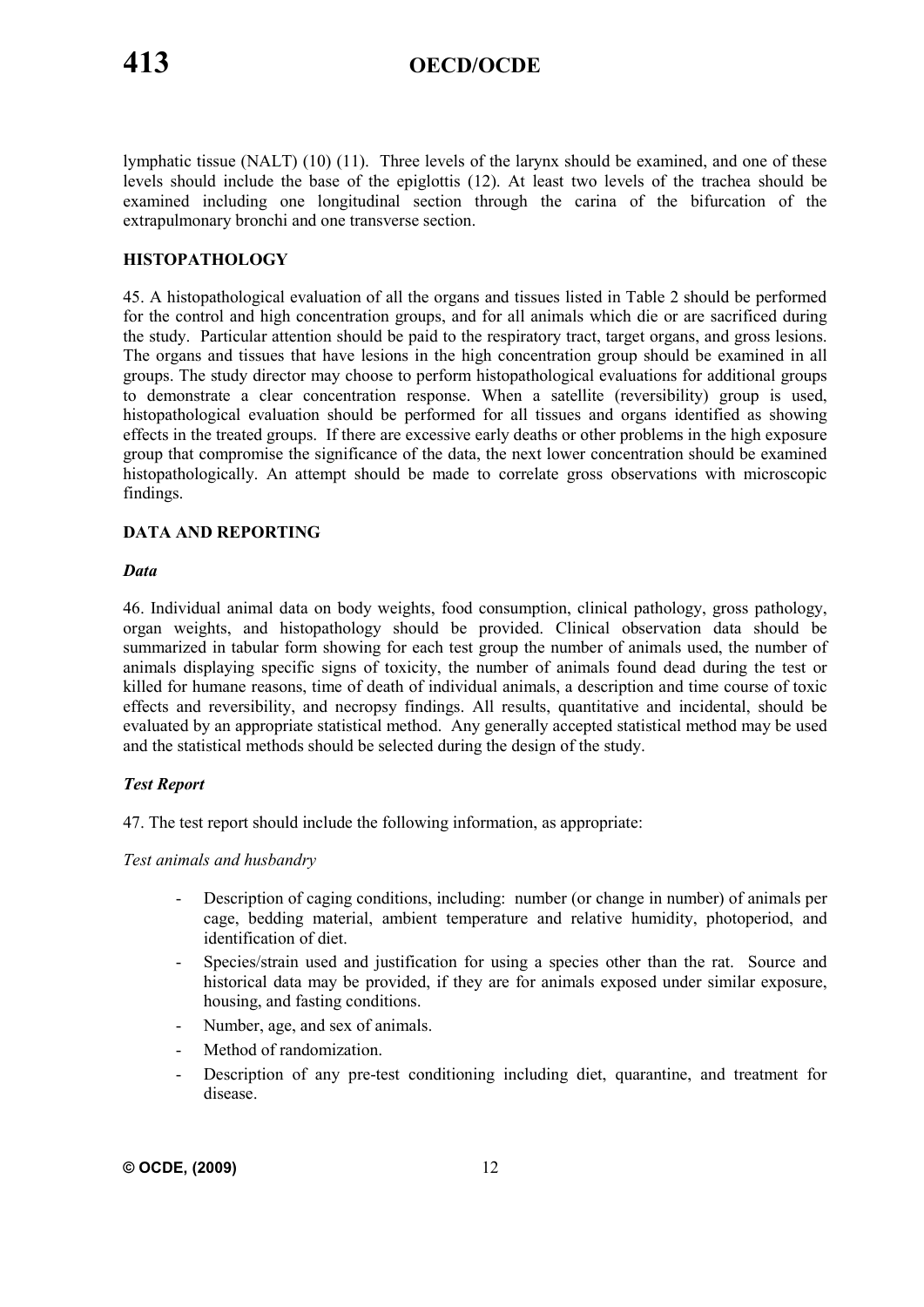## *Test article*

- Physical nature, purity, and, where relevant, physico-chemical properties (including isomerization).
- Identification data and Chemical Abstract Services (CAS) Registry Number, if known.

#### *Vehicle*

- Justification for use of vehicle and justification for choice of vehicle (if other than water).
- - Historical or concurrent data demonstrating that the vehicle does not interfere with the outcome of the study.

#### *Inhalation chamber*

- Detailed description of the inhalation chamber including volume and a diagram.
- - Source and description of equipment used for the exposure of animals as well as generation of atmosphere.
- Equipment for measuring temperature, humidity, particle-size, and actual concentration.
- Source of air and system used for conditioning.
- Methods used for calibration of equipment to ensure a homogeneous test atmosphere.
- Pressure difference (positive or negative).
- Exposure ports per chamber (nose-only); location of animals in the chamber (whole-body).
- Stability of the test atmosphere.
- Location of temperature and humidity sensors and sampling of test atmosphere in the chamber.
- Treatment of air supplied/extracted.
- Air flow rates, air flow rate/exposure port (nose-only), or animal load/chamber (wholebody).
- Time to inhalation chamber equilibrium  $(t_{95})$ .
- Number of volume changes per hour.
- Metering devices (if applicable).

#### *Exposure data*

- Rationale for target concentration selection in the main study.
- divided by the volume of air passed through the chamber). - Nominal concentrations (total mass of test article generated into the inhalation chamber
- Actual test article concentrations collected from the animals' breathing zone; for test mixtures that produce heterogeneous physical forms (gases, vapours, aerosols), each may be analysed separately.
- All air concentrations should be reported in units of mass  $(mg/L, mg/m<sup>3</sup>, etc.)$  rather than in units of volume (ppm, ppb, etc.).
- standard deviation (σg), including their methods of calculation. Individual particle size Particle size distribution, mass median aerodynamic diameter (MMAD), and geometric analyses should be reported.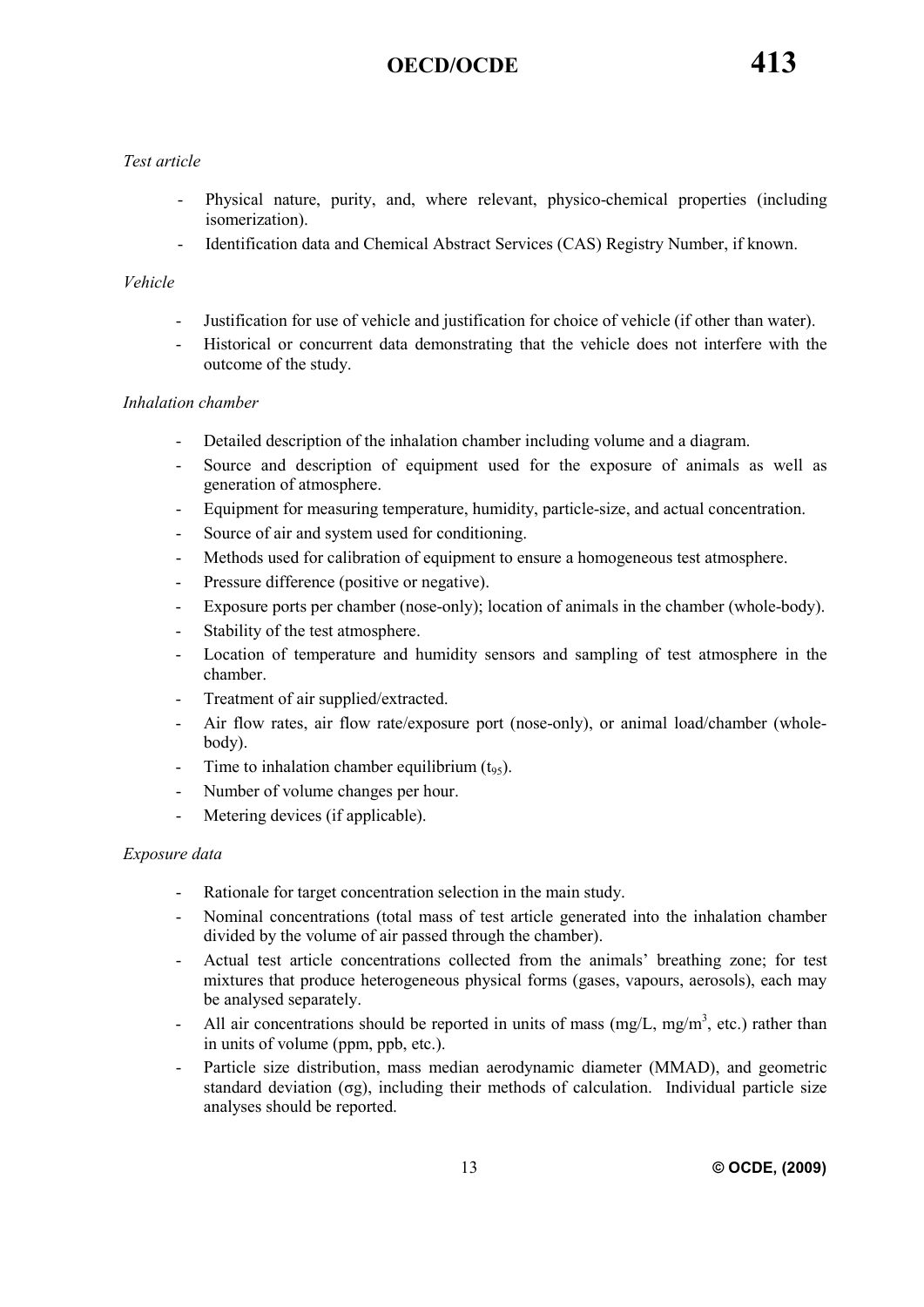# *Test conditions*

- Details of test article preparation, including details of any procedures used to reduce the particle size of solid materials or to prepare solutions of the test article.
- A description (preferably including a diagram) of the equipment used to generate the test atmosphere and to expose the animals to the test atmosphere.
- Details of the equipment used to monitor chamber temperature, humidity, and chamber airflow (i.e. development of a calibration curve).
- - Details of the equipment used to collect samples for determination of chamber concentration and particle size distribution.
- Details of the chemical analytical method used and method validation (including efficiency of recovery of test article from the sampling medium).
- Method of randomization in assigning animals to test and control groups.
- Details of food and water quality (including diet type/source, water source).
- The rationale for the selection of test concentrations.

# *Results*

- Tabulation of chamber temperature, humidity, and airflow.
- Tabulation of chamber nominal and actual concentration data.
- - Tabulation of particle size data including analytical sample collection data, particle size distribution, and calculations of the MMAD and σg.
- Tabulation of response data and concentration level for each animal (i.e., animals showing signs of toxicity including mortality, nature, severity, time of onset, and duration of effects).
- Tabulation of individual animal weights.
- Tabulation of food consumption
- Tabulation of clinical pathology data
- Necropsy findings and histopathological findings for each animal, if available.

# *Discussion and interpretation of results*

- Particular emphasis should be made to the description of methods used to meet the criteria of this test guideline, e.g., the limit concentration or the particle size.
- The respirability of particles in light of the overall findings should be addressed, especially if the particle-size criteria could not be met.
- - The consistency of methods used to determine nominal and actual concentrations, and the relation of actual concentration to nominal concentration should be included in the overall assessment of the study.
- be addressed. The likely cause of death and predominant mode of action (systemic versus local) should
- be addressed.<br>- An explanation should be provided if there was a need to humanely sacrifice animals in pain or showing signs of severe and enduring distress, based on the criteria in the OECD Guidance Document on Humane Endpoints (3).
- The target organ(s) should be identified.
- The NOAEL and LOAEL should be determined.

# **© OCDE, (2009)** 14